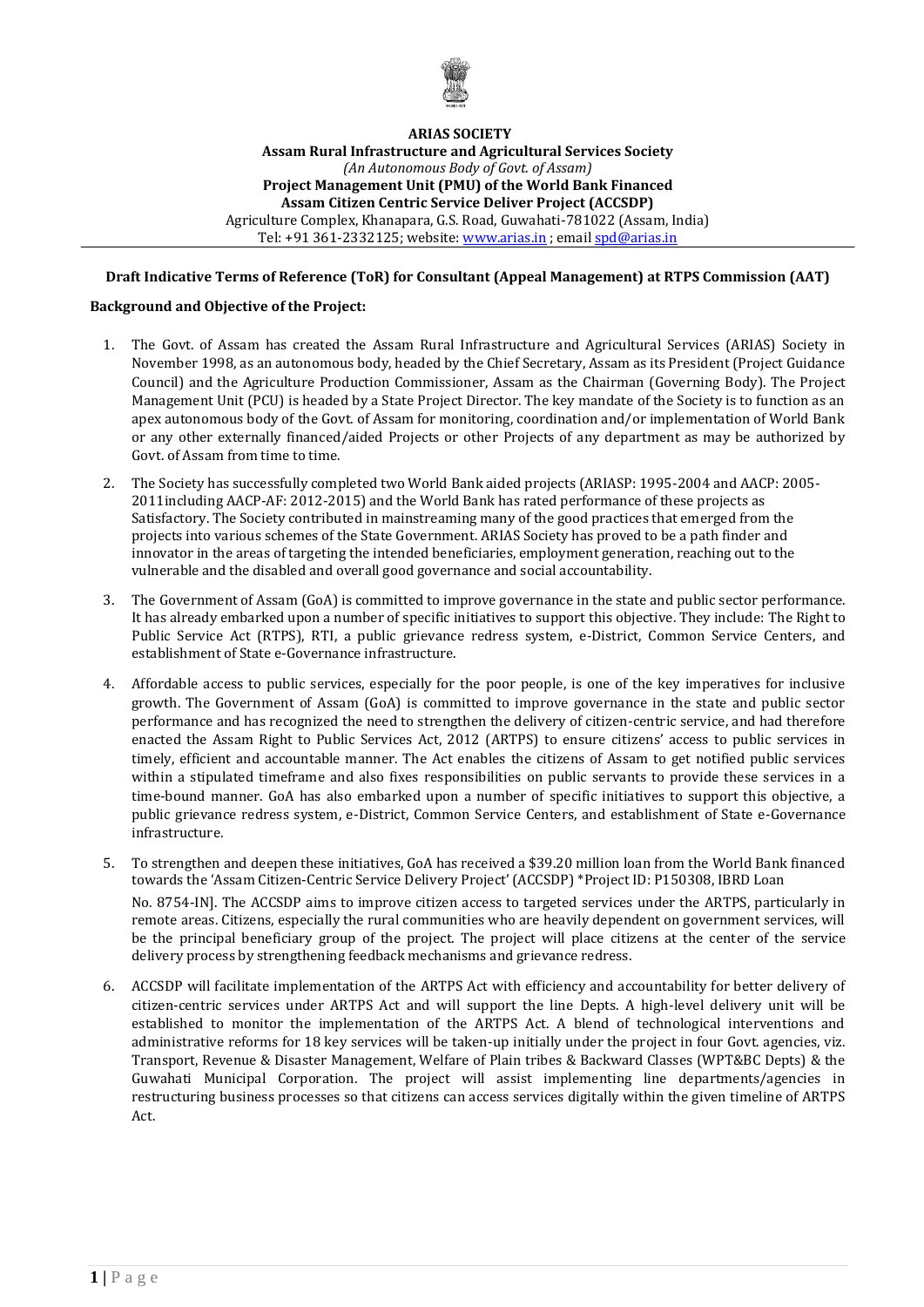- 7. The Project Development Objective is to improve access in the delivery of selected public services in Assam. ACCSDP also aims to strengthen institutional operations and improve citizen awareness and participation in order to expand access to services to benefit the rural poor. This inclusive approach will contribute to access improvements in four key ways: (i) by expanding the number of Right to Public Services Act (RTPS) services which are digitized and available on-line; (ii) by improving connectivity infrastructure especially in underserved areas to enhance citizen access to services; (iii) by engaging local populations in service delivery (through both participatory and digital approaches) so that targeted priority services for the rural communities are accessible; and (iv) by rationalizing and strengthening service delivery by front-line institutions. This project design is pivoted around four interrelated components: (i) strengthening RTPS implementation; (ii) improving service delivery processes in targeted departments; (iii) setting up Public Facilitation Centers (PFC) to receive requests for RTPS services and electronically deliver select services to the citizens closer to their homes; and (iv)promoting citizen engagement.
- 8. These key components of the project namely digitization of services, ICT infrastructure, citizen engagement, front-line delivery institutions, and change management would be managed through the Project Management Unit (PMU) under the ARIAS Society, led by a State Project Director (SPD) and would have *inter alia* the following staff/consultants:
	- Business Process Re-engineering and IT Specialists and Experts  $\mathbb{R}$
	- $\boxed{2}$ ICT Infrastructure Specialist
	- $\boxed{2}$ Social Development and Communication Specialist
	- $\boxed{2}$ Monitoring and evaluation (M&E) Specialist
	- $\sqrt{2}$ Citizen engagement
	- Training and Capacity Building Specialist  $\sqrt{2}$
	- $\overline{2}$ Procurement & Contract Management Specialist
	- $\overline{2}$ Financial Management Specialist
	- $\sqrt{2}$ PMU Support Staff
- 9. The PMU of the ACCSDP is seeking an interested and qualified professional for the position of **Consultant (Appeal Management)** to be deployed in the Assam Administrative Tribunal which is currently notified as RTPS Commission. The **Consultant (Appeal Management)** will coordinate all service related activities, appeals and would assist the Chief Commissioner, the Registrar and other Commissioners with the necessary Administrative and Technical support.

# **Job Summary, Key Tasks and Responsibilities**

- 10. The **Consultant (Appeal Management)** shall work under the Registrar of RTPS Commission (for now Assam Administrative Tribunal) and under the overall command of the Chairman, RTPS Commission and State Project Director, ARIAS Society) and he/she will support ACCSDP's objective of improved citizen access to selected services notified under the RTPS Act by GoA, processing of appeals in timely manner, coordination with the stakeholder departments while processing the appeals, provide the necessary Administrative and Technical Support to the RTPS Commission officials.
- 11. He/she will closely work with the RTPS Commission (for now Assam Administrative Tribunal), stakeholder departments, RPMU at ARTPPG and also work with the other specialists hired under the ACCSDP project to ensure effective implementation of appeal management system and all activities related to ACCSD project.
- 12. The **Consultant (Appeal Management) at RTPS Commission (AAT)** will help in managing, monitoring and coordinating the activities related to Appeal process.
- 13. Other responsibilities: The **Consultant (Appeal Management)** at RTPS Commission (for now Assam Administrative Tribunal) will
	- a) Provide overall support in processing Appeals in the RTPS Commission (for now Assam Administrative Tribunal)
	- b)Provide overall support in RTPS related matters, planning, procurement and budgeting exercises of RTPS Commission
	- c) Support and coordinate the Registrar, RTPS Commission in monitoring the activities related to RTPS services
	- d) Provide necessary inputs to the Chief Commissioner, Registrar and Members of the Commission in processing the appeals and all other RTPS related activities.
	- e) Promote citizen-centric approaches to service delivery and appeals
	- f) E-readiness for digitization of the appeals of the selected public service
	- g) Risk reducing strategy for solution suggested and implemented by the System Integrators from time to time.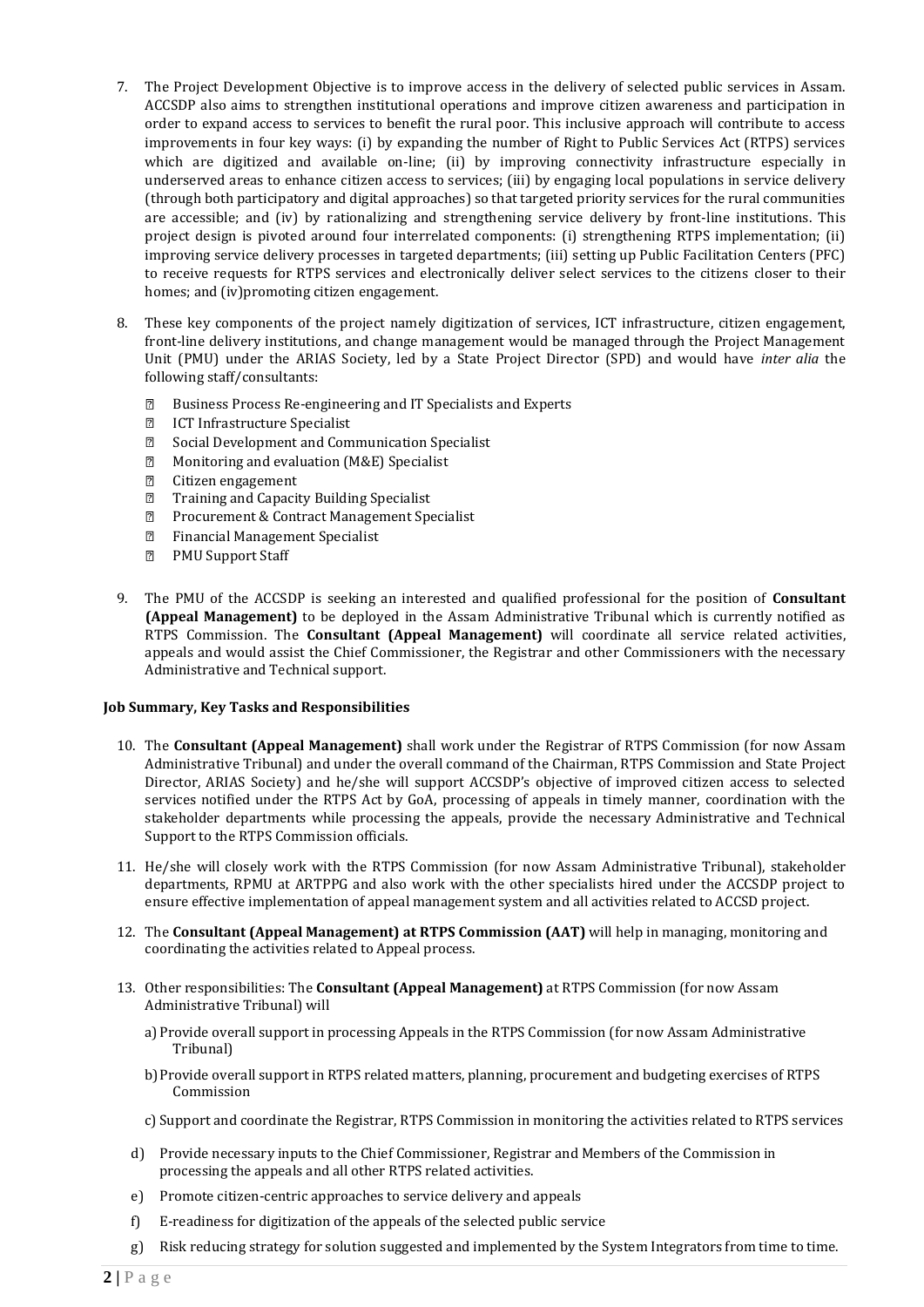- h) As required, represent the RTPS Commission at internal and external forums on issues of digitizing public services and processing appeals wherever applicable.
- i) Document regularly all RTPS related works accomplished
- j) Ensure timely and high-quality reporting (technical and financial) to Chief Commissioner, RTPS Commission, Senior management of ACCSDP, ARTPPG
- k) Ensure compliance to RTPS Commission's requirements of reporting financial and otherwise
- l) Liason or coordinate with RTPS Commission and stakeholder departments for all activities related to service delivery.
- m) Work along with the RTPS Commission officials to implement the appeal provisions of RTPS Act.
- a) Any other responsibilities as and when assigned by the senior officials of RTPS Commission and PMU, ARIAS Society.
- 16. The **Consultant (Appeal Management)** will have to attend the RTPS Commission (for now Assam Administrative Tribunal) office on all working days from 10 AM to 5 PM unless she/he is on official tour as approved by SPD or Chief Commissioner, RTPS Commission. She/He may also be required to attend office on holidays as and when so desired by SPD or the RTPS Commission officials for disposal of urgent matters. However, no separate remuneration will be paid for attending office on holidays.

### 17. **Duration of Assignment**

- a) The contract period with **Consultant (Appeal Management)** is intended for entire duration of the project and coterminous with the project period of ACCSDP. However, continuity of the **Consultant (Appeal Management)** beyond eleven (11) months from the date of signing the agreement will depend upon his performance. The decision of the SPD will be final and binding in this regard.
- b) The contract with **Consultant (Appeal Management)** may be terminated by either side at any point of time during the contractual period by serving a 30 days' notice without assigning any reason and without thereby incurring any liability to the Govt. of Assam/ PMU/ ARIAS Society. The assignment is purely contractual in nature and will not, under any circumstance, be extended beyond the ACCSDP's closing date. The ARIAS Society or the Government of Assam will not undertake any responsibility for subsequent deployment of the consultant.
- c) The **Consultant (Appeal Management)**shall not assign or sub-contract, in whole or in part, his obligations to perform under this Contract, except with the SPD's prior written consent. The **Consultant (Appeal Management)** will have to serve the ARIAS Society on full time basis under overall command of State Project Director, ARIAS Society and provide services from the RTPS Commission (for now Assam Administrative Tribunal). The resignation/termination shall be as per HR Policy of the ARIAS Society.
- d) The **Consultant (Appeal Management)** will be required to undertake field-visits and tours as per the project requirements, with prior approval of the SPD.

#### 18. **Essential Qualifications& Experience**

- a) Masters or Post Graduate or Equivalent in Management from any recognized university. At least 7 years of experience in management activities in Government/ public sector at leadership position. In case, sufficient candidates with 7 years of experience in the field cited above are not available, the interview panel may allow candidates having 5 years of experience to appear before the interview panel.
- b) High level of Computer Skills, including proficiency in Internet based applications, MS Word, MS Excel and MS Power Point etc.
- c) Should have good experience working with government/public sectors organizations and should have knowledge around appeal/grievance redressal processes in the government/public sectors organizations.
- d) Good analytical and documentation skills are must.
- e) Must possess initiative and the ability to work independently as well as team;
- f) Good communication and social skills and report writing skills in English;
- g) Must possess initiative, synthesis, organizational skills and personal dynamism, and capacity to prepare planning and activity reports ;
- h) Good command over English and Assamese language, written and spoken;